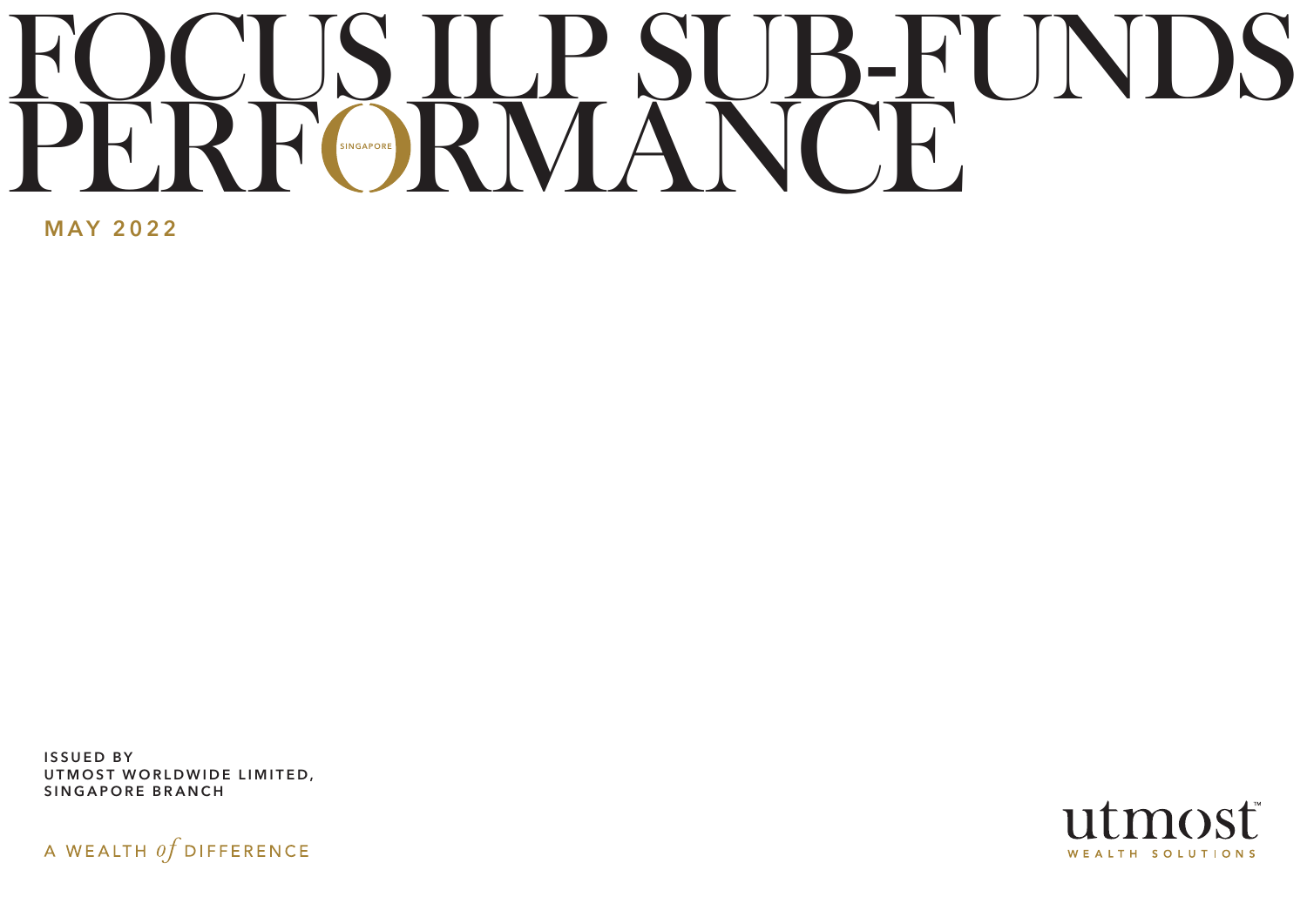### II P SUB-FUNDS PERFORMANCE

We have selected an extensive range of ILP Sub-Funds to maximise your investment opportunities through your FOCUS Plan. Most offer potential for growth and each is managed by world-class professional asset managers. The ILP Sub-Funds range from those suitable for the risk-averse through to those willing to take a high level of risk.

These performance figures should be read in conjunction with the following documents, which include full details of the FOCUS product and its available ILP Sub-Funds, including fees and charges which will impact negatively on individual invetment returns:

- › FOCUS ILP Sub-Funds Brochure
- › Product Summary and Terms and Conditions

### SYNTHETIC RISK AND REWARD PROFILE INDUSTRY STANDARD

To help you select the ILP Sub-Funds that best fit with your approach to risk, Utmost Worldwide Limited use the Synthetic Risk and Reward Indicator (SRRI)^. This does not constitute investment advice and should be used as a guidance tool only. For more information on SRRI please refer to our FOCUS ILP Sub-Funds Brochure.

### RISK SCALE



### INTERPRETATION

References to 'we', 'us', 'our' or 'Utmost Worldwide' mean Utmost Worldwide Limited. References to 'you' or 'your' mean a Planholder. We have written this document in the singular, which includes the plural, and vice versa. Likewise, the masculine includes all other genders.

Capitalised terms shall have the same meaning as the defined terms within your Terms and Conditions and in the Product Summary.

'ILP ' means a notional investment created within your Plan, which corresponds to an Utmost Investment, and which is used to determine the value of your Plan.

'Utmost Investment' means an underlying fund, as applicable, purchased by us to correspond to ILP Sub-Funds selected by you.

### I MPO R TA N T N OT F S

^The 'Synthetic Risk and Reward Indicator (SRRI) was defined in 2009 by the Committee of European Securities Regulators (CESR) with the aim of providing investors with a method of assessing an underlying ILP fund's risk. This SRRI calculation has been provided by Morningstar based on guidelines provided by the European Securities and Markets Authority (ESMA) and Morningstar's interpretation, methodology and implementation of said guidelines.

Please note that the categorisation of an ILP Sub-Fund is not constant and may change overtime.

© 2022 Morningstar. All Rights Reserved. The information, data, analyses and opinions ("Information") contained herein: (1) include the proprietary information of Morningstar and Morningstar's third party licensors; (2) may not be copied or redistributed except as specifically authorised;(3) do not constitute investment advice;(4) are provided solely for informational purposes; (5) are not warranted to be complete, accurate or timely; and (6) may be drawn from fund data published on various dates. Morningstar is not responsible for any trading decisions, damages or other losses related to the Information or its use. Please verify all of the Information before using it and don't make any investment decision except upon the advice of a professional financial adviser.

Morningstar is a leading provider of independent investment research in North America, Europe, Australia, and Asia and Morningstar Inc. is an independent entity to Utmost Worldwide Limited.

We link the benefits of your Plan to the return from your chosen ILP Sub-Funds which is subject at all times to investment risks and market fluctuations.

Utmost Worldwide calculates the return and value of your Plan based on the performance and value of your ILP Sub-Funds.

It is your responsibility to read and understand the offering documents relating to the ILP Sub-Fund(s) that you or any third party authorised by you are considering for selection. Each ILP Sub-Fund is subject to investment risks, including market risk, interest rate risk and exchange rate fluctuations. The Plan Investment options available to you will have different features and risk profiles and some may be of high risk. The value of ILP Sub-Funds and their performance may go down as well as up.

You should note that investment involves risk. Past performance is not indicative of future performance, and you may not get back the full amount that you invested, particularly in the early years of your Plan.

Planholders and/or their investment advisers are responsible for their investment decisions and any choice of ILP Sub-Funds is entirely at their own risk. Please note that the value of ILP Sub-Funds (as well as the income accruing to an investment) may go down as well as up.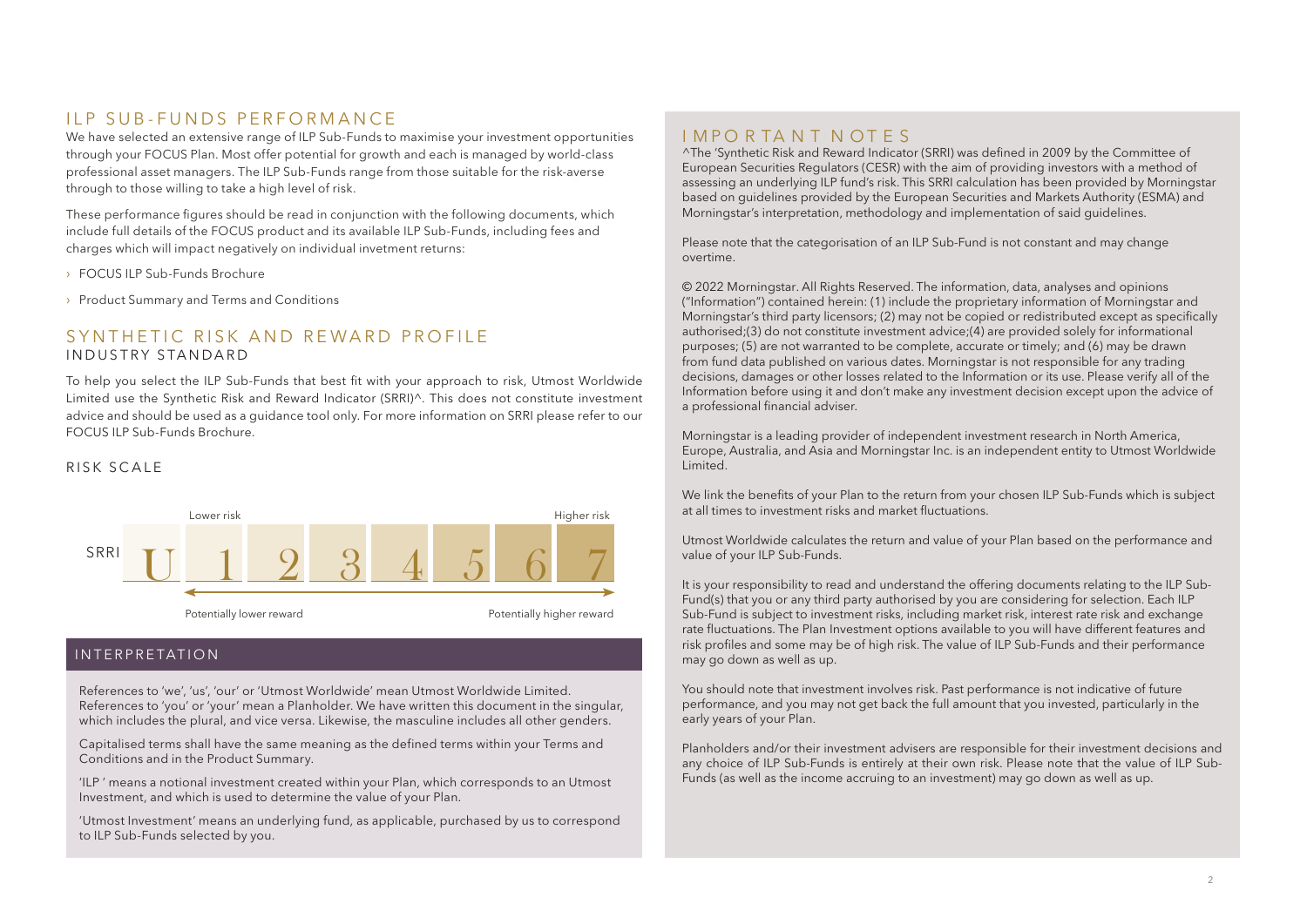|                                                      |              |                    |            |                              |                        |                                |         |                          |       |                         |                 |                             |         |       |         |                         |            |                          | Page 3 of 5        |
|------------------------------------------------------|--------------|--------------------|------------|------------------------------|------------------------|--------------------------------|---------|--------------------------|-------|-------------------------|-----------------|-----------------------------|---------|-------|---------|-------------------------|------------|--------------------------|--------------------|
| <b>LONG TERM PERF</b>                                |              |                    |            | <b>US Dollar Converted %</b> |                        |                                |         |                          |       | <b>Euro Converted %</b> |                 | <b>Sterling Converted %</b> |         |       |         |                         |            |                          |                    |
| Name                                                 | <b>ISIN</b>  | <b>Launch Date</b> | Bid        | CAG                          | 3M                     | 1Y                             | 3Y      | 5Υ                       | CAG   | 3M                      | 1Y              | 3Y                          | 5Υ      | CAG   | 3M      | 1Υ                      | 3Υ         | 5Υ                       | <b>Return Date</b> |
| <b>SRRI RATING - 3</b>                               |              |                    |            |                              |                        |                                |         |                          |       |                         |                 |                             |         |       |         |                         |            |                          |                    |
| <b>DEBT FUND</b>                                     |              |                    |            |                              |                        |                                |         |                          |       |                         |                 |                             |         |       |         |                         |            |                          |                    |
| Jupiter Dynamic Bd D £ Hsc Acc S                     | LU0895806098 | 03/04/2013         | 13.61 GBP  |                              | 1.35 -12.77 -14.47     |                                | 0.83    | 4.57                     | 3.49  | -7.31                   | $-2.41$         | 7.11                        | 7.94    | 3.94  | $-6.78$ | $-5.68$                 | 4.69       | 7.76                     | 30/04/2022         |
| Jupiter Dynamic Bd I \$ Hsc Acc S                    | LU0853555976 | 15/01/2016         | 12.25 USD  | 3.28                         |                        | $-6.77 -5.55$                  | 6.89    | 13.53                    | 3.90  | $-0.94$                 |                 | 7.78 13.56                  | 17.19   | 5.45  | $-0.38$ | 4.16                    | 10.99      | 16.99                    | 30/04/2022         |
| Jupiter Dynamic Bond I EUR Acc S                     | LU0853555893 | 05/12/2012         | 13.34 EUR  |                              | $0.79 - 12.45 - 17.90$ |                                | $-3.55$ | 0.34                     | 3.11  | $-6.97$                 | $-6.32$         | 2.46                        | 3.57    | 3.49  | $-6.45$ | $-9.47$                 | 0.15       | 3.40                     | 30/04/2022         |
| Vanguard € Govt Bd Idx € Acc S                       | IE0007472990 | 29/09/2000         | 218.76 EUR |                              |                        | 4.56 -13.28 -20.32 -10.18      |         | $-3.65$                  | 3.69  | -7.85                   | $-9.08$         | $-4.58$                     | $-0.55$ | 5.35  |         | $-7.33 - 12.13$         | $-6.73$    | $-0.72$                  | 30/04/2022         |
| Vanguard U.S. Govt Bd Idx \$ Acc S                   | IE0007471927 | 31/01/2002         | 189.46 USD | 3.21                         | -6.68                  | $-7.39$                        | 0.81    | 4.19                     | 2.18  | $-0.84$                 | 5.67            | 7.10                        | 7.55    | 3.81  | $-0.28$ | 2.12                    | 4.68       | 7.37                     | 30/04/2022         |
| <b>SRRI RATING - 4</b>                               |              |                    |            |                              |                        |                                |         |                          |       |                         |                 |                             |         |       |         |                         |            |                          |                    |
| <b>ASSET ALLOCATION FUND</b>                         |              |                    |            |                              |                        |                                |         |                          |       |                         |                 |                             |         |       |         |                         |            |                          |                    |
| Fidelity glb Mlt Ast Inc Y-Acc-EUR H S               | LU1097728445 | 28/08/2014         | 11.68 EUR  | $-0.87$                      | $-10.78 - 17.98$       |                                | $-4.14$ | 2.87                     | 2.04  | $-5.19$                 | $-6.41$         | 1.83                        | 6.18    | 2.79  | $-4.66$ | $-9.55$                 | $-0.47$    | 6.00                     | 30/04/2022         |
| Fidelity glb Mlt Ast Inc Y-Acc-USD S                 | LU1797663298 | 28/03/2018         | 11.11 USD  | 2.61                         | $-6.09$                | $-7.57$                        | 4.42    | $\overline{\phantom{a}}$ | 6.64  | $-0.21$                 | 5.47            | 10.92                       | $\sim$  | 5.56  | 0.36    | 1.93                    | 8.42       | $\overline{\phantom{a}}$ | 30/04/2022         |
| Fidelity MItAsst Income W Acc S                      | GB00BJ4L7S87 | 13/02/2019         | 107.40 GBX |                              | 1.33 -10.27 -13.28     |                                | 0.81    | 6.28                     | 3.09  | $-4.65$                 | $-1.04$         | 7.09                        | 9.71    | 4.53  | $-4.11$ | $-4.36$                 | 4.68       | 9.52                     | 30/04/2022         |
| <b>DEBT FUND</b>                                     |              |                    |            |                              |                        |                                |         |                          |       |                         |                 |                             |         |       |         |                         |            |                          |                    |
| Federated Hermes MItStgy Crdt F EUR AccH S           | IE00BKRCNG56 | 08/05/2014         | 2.27 EUR   |                              |                        | $-1.81 - 10.68 - 18.14 - 4.98$ |         | $-0.89$                  | 1.61  | $-5.08$                 | $-6.60$         | 0.94                        | 2.31    | 1.96  | $-4.55$ | $-9.73$                 | $-1.34$    | 2.13                     | 30/04/2022         |
| Federated Hermes MItStgy Crdt F GBP AccH S           | IE00BKRCNB02 | 07/05/2014         | 1.20 GBP   |                              |                        | $-1.43 - 10.93 - 14.62 - 0.79$ |         | 3.38                     | 2.05  | $-5.36$                 | $-2.58$         | 5.40                        | 6.71    | 2.36  | $-4.82$ | $-5.85$                 | 3.02       | 6.53                     | 30/04/2022         |
| Federated Hermes MItStgy Crdt F USD Acc S            | IE00BKRCNJ87 | 07/05/2014         | 2.57 USD   | 3.21                         |                        | $-4.79 -5.75$                  | 6.03    | 13.38                    | 6.86  | 1.17                    |                 | 7.55 12.64                  | 17.03   | 7.18  | 1.74    | 3.94                    | 10.09      | 16.83                    | 30/04/2022         |
| PIMCO GIS GIInGd Crdt Instl EURH Acc S               | IE0032876397 | 15/09/2003         | 17.88 EUR  |                              |                        | 3.43 -15.27 -22.89 -12.06      |         | $-6.87$                  | 3.81  |                         | $-9.97 - 12.01$ | $-6.58$                     | $-3.87$ | 4.79  |         | $-9.46 - 14.96$         | $-8.69$    | $-4.03$                  | 30/04/2022         |
| PIMCO GIS GIInGd Crdt Instl GBPH Acc <sup>S</sup>    | IE00B0HZNB91 | 02/09/2005         | 19.72 GBP  | 1.79                         | -15.54 -19.56          |                                | $-7.90$ | $-2.46$                  | 2.86  | $-10.26$                | $-8.21$         | -2.16                       | 0.68    | 4.16  |         | $-9.75 - 11.29$         | $-4.36$    | 0.51                     | 30/04/2022         |
| PIMCO GIS GIInGd Crdt Instl USD Acc S                | IE0034085260 | 18/04/2008         | 19.46 USD  | 4.55                         |                        | $-9.57 - 11.06$                | $-1.67$ | 6.57                     | 7.57  | $-3.91$                 | 1.49            | 4.46                        | 10.01   | 8.07  | $-3.37$ | $-1.92$                 | 2.10       | 9.82                     | 30/04/2022         |
| Vanguard UK Govt Bd Idx £ Acc S                      | IE00B1S75374 | 23/06/2009         | 161.34 GBP |                              |                        | 1.70 -13.11 -17.87 -6.86       |         | $-3.87$                  | 3.97  | -7.67                   | $-6.28 - 1.06$  |                             | $-0.77$ |       |         | 3.79 -7.15 -9.43 -3.29  |            | $-0.94$                  | 30/04/2022         |
| <b>SRRI RATING - 5</b>                               |              |                    |            |                              |                        |                                |         |                          |       |                         |                 |                             |         |       |         |                         |            |                          |                    |
| <b>EQUITY GLOBAL</b>                                 |              |                    |            |                              |                        |                                |         |                          |       |                         |                 |                             |         |       |         |                         |            |                          |                    |
| Comgest Growth World EUR Z Acc S                     | IE00BYYLQ421 | 07/10/2016         | 35.85 EUR  |                              |                        | 8.75 -12.00 -13.62 17.83       |         | 64.29                    | 11.69 | $-6.49$                 | $-1.43$ 25.17   |                             | 69.58   | 12.63 | $-5.96$ | $-4.74$ 22.35           |            | 69.30                    | 30/04/2022         |
| Fundsmith Equity I GBP Acc <sup>S</sup>              | LU1053186349 | 15/04/2014         | 36.02 GBP  |                              | 13.16 -7.91            | -7.87 30.27                    |         | 76.75                    | 17.03 | -2.14                   |                 | 5.12 38.39                  | 82.45   | 17.28 | $-1.59$ | 1.59 35.27              |            | 82.14                    | 30/04/2022         |
| <b>EQUITY REGIONAL</b>                               |              |                    |            |                              |                        |                                |         |                          |       |                         |                 |                             |         |       |         |                         |            |                          |                    |
| FSSA Asia Focus III USD Acc S                        | IE00B0169M10 | 11/03/2010         | 24.86 USD  | 7.79                         | -4.69                  | $-6.60$ 22.09                  |         | 52.78                    | 10.12 | 1.28                    |                 | 6.58 29.70                  | 57.70   | 9.41  | 1.85    |                         | 3.00 26.77 | 57.43                    | 30/04/2022         |
| <b>EQUITY SINGLE COUNTRY</b>                         |              |                    |            |                              |                        |                                |         |                          |       |                         |                 |                             |         |       |         |                         |            |                          |                    |
| Fidelity Australian Divers Eq Y-Acc-AUD <sup>S</sup> | LU0346392649 | 25/03/2008         | 27.56 AUD  | 8.83                         | 6.80                   | $-0.26$ 40.47                  |         | 54.14                    | 9.43  | 13.48 13.82 49.22       |                 |                             | 59.11   |       |         | 10.15 14.12 10.00 45.85 |            | 58.84                    | 30/04/2022         |

CAG% - Compound Annual Growth Percentage since Launch Date

Past performance is not indicative of future performance. Investors and/or their investment advisers are responsible for their investment decisions and any choice of lavestinents is entirely at their own risk. Please note

© 2022 Morningstar. All Rights Reserved. The information, data, analyses and opinions ("Information") contained herein: (1) include the proprietary information of Morningstar and Morningstar's third party licensos; (2) may

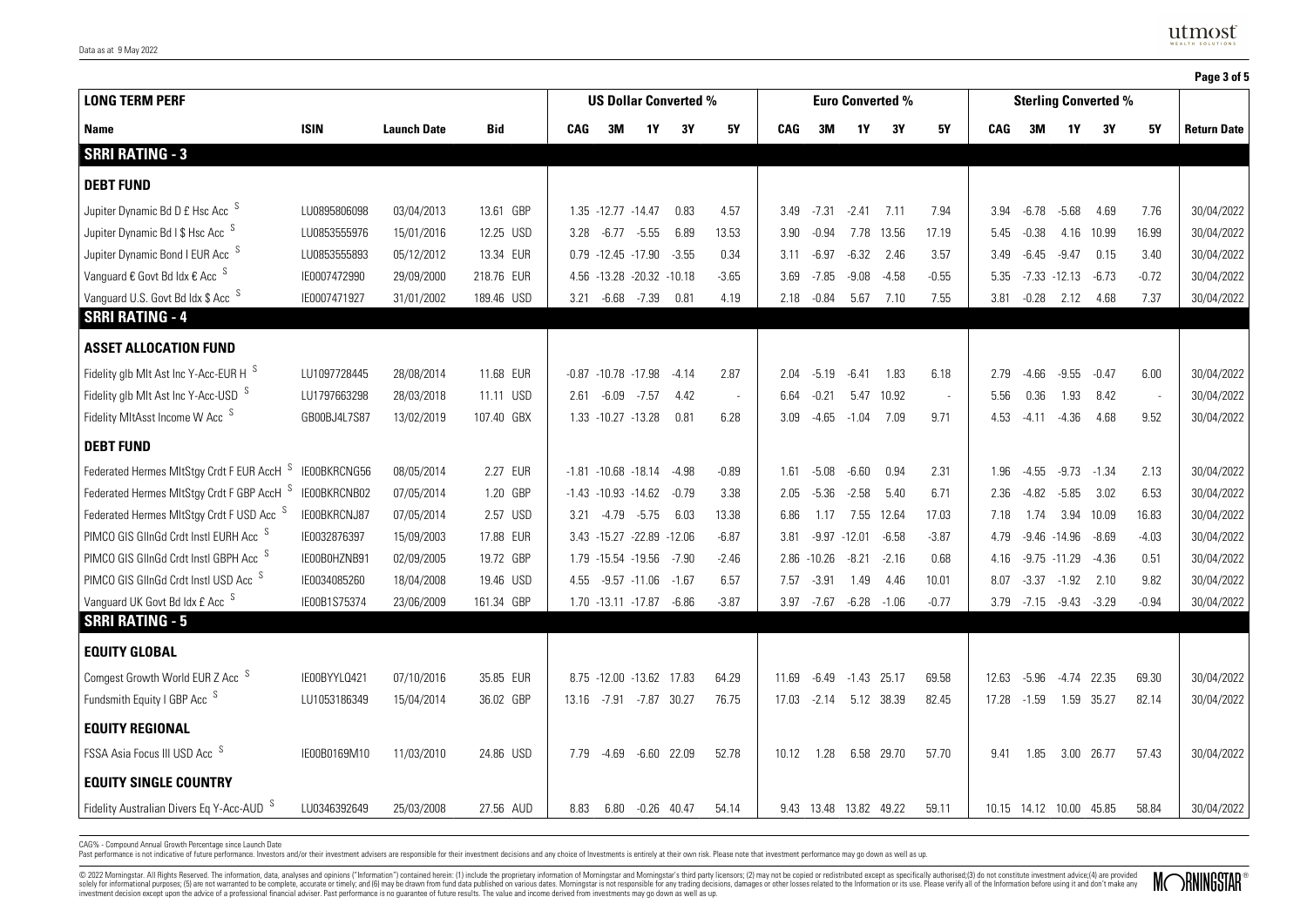|                                                      |              |                    |              |       |  |                              |                           |       |                          |            |                     |                         |                     |                          |            |                           |                       |                             |        | Page 4 of 5        |  |  |
|------------------------------------------------------|--------------|--------------------|--------------|-------|--|------------------------------|---------------------------|-------|--------------------------|------------|---------------------|-------------------------|---------------------|--------------------------|------------|---------------------------|-----------------------|-----------------------------|--------|--------------------|--|--|
| <b>LONG TERM PERF</b>                                |              |                    |              |       |  | <b>US Dollar Converted %</b> |                           |       |                          |            |                     | <b>Euro Converted %</b> |                     |                          |            |                           |                       | <b>Sterling Converted %</b> |        |                    |  |  |
| Name                                                 | <b>ISIN</b>  | <b>Launch Date</b> | Bid          | CAG   |  | 3M                           | 1Y                        | 3Υ    | 5Υ                       | <b>CAG</b> | 3M                  | 1Υ                      | 3Υ                  | 5Υ                       | <b>CAG</b> | 3M                        | 1Υ                    | 3Υ                          | 5Υ     | <b>Return Date</b> |  |  |
| <b>SRRI RATING - 6</b>                               |              |                    |              |       |  |                              |                           |       |                          |            |                     |                         |                     |                          |            |                           |                       |                             |        |                    |  |  |
| <b>ALTERNATIVE INVESTMENT</b>                        |              |                    |              |       |  |                              |                           |       |                          |            |                     |                         |                     |                          |            |                           |                       |                             |        |                    |  |  |
| Polar Capital Global Tech I Inc <sup>S</sup>         | IE00B42NVC37 | 04/09/2009         | 71.92 USD    |       |  |                              | 16.88 -15.98 -20.16 42.53 |       | 127.02                   | 19.68      | $-10.72$            | $-8.89$                 | 51.41               | 134.34                   |            | 19.34 -10.22 -11.95 48.00 |                       |                             | 133.94 | 30/04/2022         |  |  |
| Polar Capital Healthcare Opports I Inc <sup>S</sup>  | IE00B3K93X10 | 01/04/2009         | 61.02 USD    | 14.89 |  | $-1.90$                      | $-9.60$ 24.91             |       | 56.38                    | 16.90      | 4.24                | 3.16                    | 32.70               | 61.42                    | 16.09      | 4.84                      | $-0.31$               | 29.70                       | 61.15  | 30/04/2022         |  |  |
| Schroder ISF GIb Clmt Chg Eq C Acc USD <sup>S</sup>  | LU0302446132 | 29/06/2007         | 24.63 USD    | 6.26  |  |                              | $-8.44 - 15.43$ 46.94     |       | 83.29                    | 8.05       | $-2.71$             |                         | $-3.49$ 56.10       | 89.19                    | 9.67       | $-2.16$                   |                       | $-6.73$ 52.58               | 88.87  | 30/04/2022         |  |  |
| <b>EQUITY GLOBAL</b>                                 |              |                    |              |       |  |                              |                           |       |                          |            |                     |                         |                     |                          |            |                           |                       |                             |        |                    |  |  |
| Fidelity MSCI World Index USD P Acc S                | IE00BYX5NK04 | 20/03/2018         | 7.09 USD     | 8.88  |  | $-8.10$                      | $-3.53$ 34.46             |       | $\sim$                   | 12.96      |                     | $-2.35$ 10.09           | 42.84               | $\overline{\phantom{a}}$ | 11.83      | $-1.79$                   |                       | 6.39 39.62                  |        | 30/04/2022         |  |  |
| Fundsmith Equity I USD Acc <sup>S</sup>              | LU0893933373 | 04/03/2013         | 32.15 USD    | 13.65 |  | $-7.71$                      | $-8.21$                   | 30.69 | 76.91                    | 16.26      | $-1.94$             | 4.74                    | 38.83               | 82.61                    | 15.93      | $-1.38$                   |                       | 1.22 35.70                  | 82.30  | 30/04/2022         |  |  |
| <b>EQUITY REGIONAL</b>                               |              |                    |              |       |  |                              |                           |       |                          |            |                     |                         |                     |                          |            |                           |                       |                             |        |                    |  |  |
| BGF Emerging Markets D2 S                            | LU0252970164 | 19/05/2006         | 43.61 USD    | 9.67  |  | $-18.30 -27.86$              |                           | 7.12  | 34.43                    |            | 11.02 -13.19 -17.68 |                         | 13.80               | 38.76                    |            | 12.52 -12.70 -20.44 11.23 |                       |                             | 38.53  | 30/04/2022         |  |  |
| Fidelity European Dynamic Gr Y-Acc-EUR S             | LU0318940003 | 22/10/2007         | 28.62 EUR    |       |  |                              | 5.36 -10.90 -15.15 14.45  |       | 44.18                    | 7.51       | $-5.33$             | $-3.18$                 | 21.58               | 48.83                    | 8.90       | $-4.79$                   | -6.43                 | 18.84                       | 48.58  | 30/04/2022         |  |  |
| Fidelity MSCI Emerg Mkts Indx USD P Acc <sup>5</sup> | IE00BYX5M039 | 20/03/2018         | 4.82 USD     |       |  | $-0.89 - 10.52 - 18.49$      |                           | 5.97  | $\overline{\phantom{a}}$ | 2.82       | $-4.92$             | $-6.99$                 | 12.57               | $\overline{\phantom{a}}$ | 1.79       |                           | $-4.38 - 10.12$ 10.03 |                             |        | 30/04/2022         |  |  |
| Fidelity MSCI Europe Indx EUR P Acc <sup>S</sup>     | IE00BYX5MD61 | 20/03/2018         | 6.67 EUR     | 3.39  |  | $-8.46$                      | $-6.45$ 15.91             |       | $\sim$                   | 7.26       | $-2.73$             |                         | 6.75 23.13          | $\sim$                   | 6.19       | $-2.18$                   | 3.17                  | 20.35                       |        | 30/04/2022         |  |  |
| Schroder ISF Emerging Asia C Acc USD S               | LU0181496059 | 09/01/2004         | 54.27 USD    |       |  | 7.59 -11.94 -21.05           |                           | 22.34 | 51.30                    | 8.67       | $-6.43$             | $-9.91$                 | 29.96               | 56.17                    | 8.51       |                           | $-5.90 -12.93$        | 27.03                       | 55.91  | 30/04/2022         |  |  |
| <b>EQUITY SINGLE COUNTRY</b>                         |              |                    |              |       |  |                              |                           |       |                          |            |                     |                         |                     |                          |            |                           |                       |                             |        |                    |  |  |
| Comgest Growth Japan JPY I Acc S                     | IE00BQ1YBP44 | 17/12/2014         | 1,737.00 JPY |       |  | $9.35 - 14.08 - 27.60$       |                           | 3.13  | 39.41                    | 1176       |                     | $-8.70 -17.38$          | 9.56                | 43.91                    | 12.66      |                           | $-8.19 - 20.15$       | 7.09                        | 43.66  | 30/04/2022         |  |  |
| Fidelity Index UK P Acc <sup>S</sup>                 | GB00BJS8SF95 | 03/03/2014         | 155.21 GBX   | 5.03  |  | $-5.61$                      | $-1.40$                   | 8.62  | 22.02                    | 6.06       | 0.30                | 12.51                   | 15.38               | 25.95                    | 7.08       | 0.86                      | 8.74                  | 12.78                       | 25.74  | 30/04/2022         |  |  |
| Fidelity MSCI Japan Index USD P Acc S                | IE00BYX5N334 | 20/03/2018         | 5.15 USD     |       |  | $0.71 - 10.31 - 13.52$       |                           | 9.35  | $\sim$                   | 4.49       |                     |                         | $-4.70 -1.32 16.17$ | $\overline{\phantom{a}}$ | 3.44       | -4.16                     | $-4.63$               | 13.55                       |        | 30/04/2022         |  |  |
| Fidelity S&P 500 Index USD P Acc S                   | IE00BYX5MS15 | 20/03/2018         | 7.97 USD     | 12.01 |  | $-8.22$                      | $-0.21$                   | 45.08 | $\sim$                   | 16.21      | $-2.47$             | 13.87                   | 54.12               | $\overline{\phantom{a}}$ | 15.05      | $-1.92$                   | 10.05                 | 50.64                       |        | 30/04/2022         |  |  |
| FSSA China Growth VI USD Acc S                       | IE00BG1V0V41 | 20/09/2018         | 11.59 USD    |       |  | 4.18 -18.72 -27.65           |                           | 5.68  | $\sim$                   | 7.34       | $-13.63 - 17.45$    |                         | 12.27               | $\sim$                   |            | 5.76 -13.14 -20.22        |                       | 9.74                        |        | 30/04/2022         |  |  |
| Schroder ISF Indian Equity C Acc USD <sup>S</sup>    | LU0264410993 | 10/11/2006         | 288.95 USD   | 7.10  |  | $-5.70$                      | 11.09                     | 29.06 | 44.95                    | 8.48       | 0.20                | 26.76                   | 37.10               | 49.62                    | 10.05      | 0.77                      | 22.50                 | 34.01                       | 49.36  | 30/04/2022         |  |  |
| T. Rowe Price US Lg Cap Gr Eq $Q$ USD $S$            | LU0860350577 | 14/01/2013         | 40.30 USD    |       |  |                              | 10.72 -10.30 -14.98 41.11 |       | 106.99                   | 11.35      | -4.69               | -2.98                   | 49.90               | 113.65                   | 12.50      | -4.15                     |                       | $-6.24$ $46.52$             | 113.29 | 30/04/2022         |  |  |

S - These investment options correspond to underlying funds, which are authorised for distribution in Singapore.

SGP - These investment options correspond to underlying funds, which are available to Singapore Investors ONLY

~ Investment options marked with this symbol correspond to underlying funds, which are Not available for distribution in the EEA and Switzerland.

CAG% - Compound Annual Growth Percentage since Launch Date

Past performance is not indicative of future performance. Investors and/or their investment advisers are responsible for their investment decisions and any choice of lavestinents is entirely at their own risk. Please note

© 2022 Morningstar. All Rights Reserved. The information, data, analyses and opinions ("Information") contained herein: (1) include the proprietary information of Morningstar and Morningstar's third party licensos; (2) may